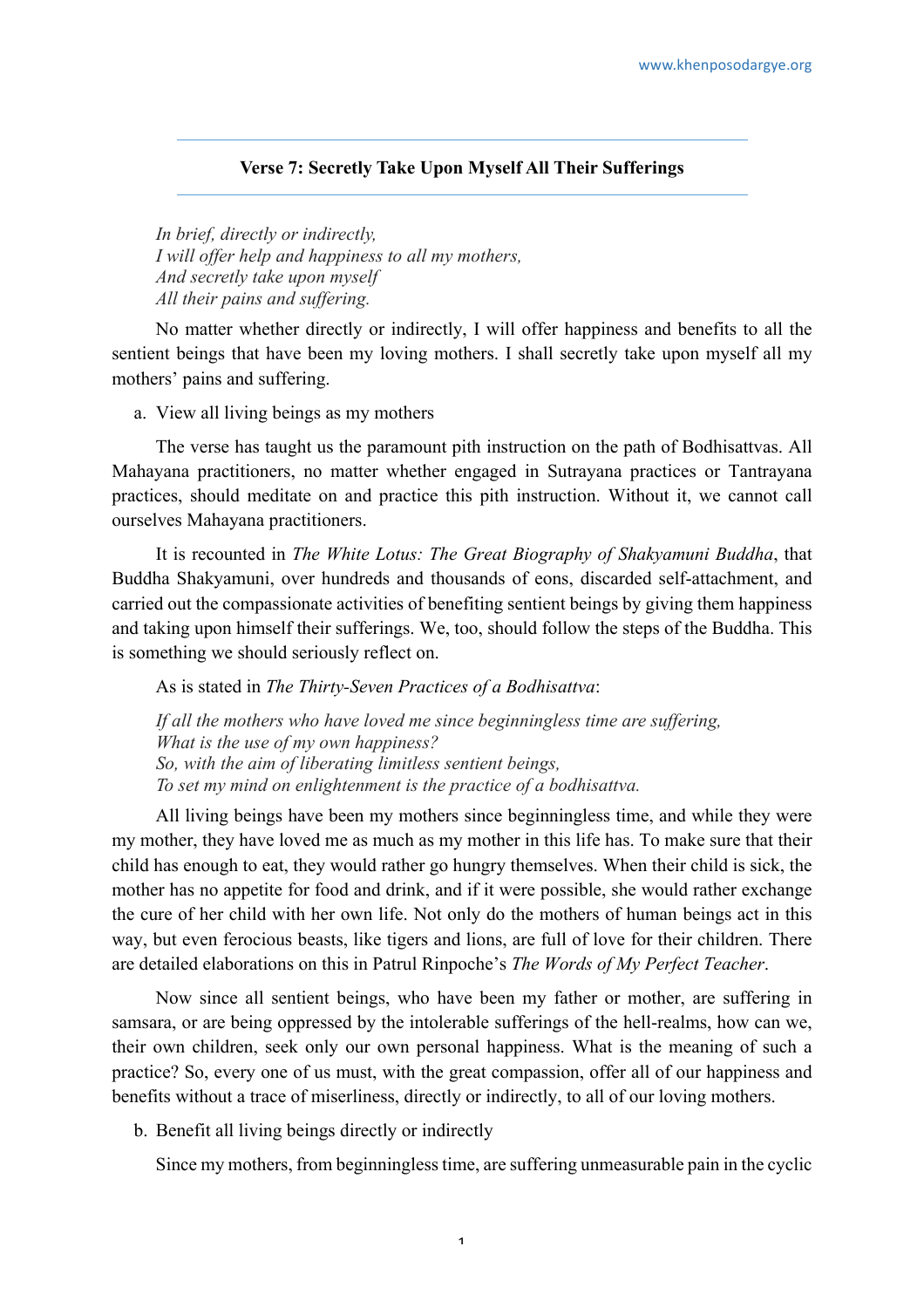existence of the three realms, I secretly aspire to take all their sufferings upon myself, and quietly offer all my peace and happiness to them.

His Holiness Jigme Phuntsok Rinpoche said that, if we can give peace and happiness to others directly, this would be the best. However, if we could not, we should aspire to offer all our peace and happiness to sentient beings, and to take upon ourselves all their hurt and suffering. If we meditate in this way progressively, by the time we reach a certain point, we will be able to directly take in the sufferings of sentient beings, and directly offer them happiness and peace.

So this is an indirect offering: If we are not now sufficiently qualified to give them peace and happiness directly, we should aspire in our heart, that all our peace and happiness be dedicated to all of our mother beings since time without beginning, and aspire to be of benefit to them to the best of our ability.

And what is a direct offering? It is to save the lives of living beings scheduled to be slaughtered and to release them again into freedom. Now, the time has come in which liferelease is very much needed to help sentient beings. Not only should every one of us do liferelease, but we should also, as much as possible, persuade others to do the same. Among monastics, some people do life-release very often, each time saving and releasing several hundreds of millions of living beings. The merits of this life-release are indeed inconceivable, and the future fruits of it are also inconceivable.

Life-release is different from other virtuous actions. When doing other virtuous deeds, if one's motivation is impure, the action only leads to very petty fruit. However, life release is different. Even if one saves and releases lives with impure motives, or even with wrong views, its corresponding result is unfailing. Life-release directly benefits sentient beings. Therefore, I wish that, each year, we could release more captive animals than that of the previous one.

c. Pray to the guru for more blessings

As was mentioned earlier, Langri Tangpa's *Eight Verses for Training the Mind* is easy to understand in its literal meaning, but indeed, it is very difficult to truly combine that understanding with real practice.

The excellence of the instruction revealed in this verse lies in that it teaches us to exchange our own happiness and benefits, for the sufferings of others. The exchanging oneself for others spoken of here, is a little bit different from the one taught in the fifth verse. The instruction in the fifth verse is the one on the practice of the Bodhicitta; but the instruction taught here is the one on the practice of the Four Immeasurables. The Four Immeasurables are the foundation of Bodhicitta. If we build this foundation well, the other key instructions will be easier to master.

Now that we have received this pith instruction, we should use it as much as possible in our daily lives. If we cannot master the practices of this pith instruction, no matter how much we meditate on the Great Perfection, all of these efforts would be in vain. They would be completely meaningless. Therefore, we must develop faith in this instruction, and keep practicing it. This is the pith instruction of the practice of a Bodhisattva.